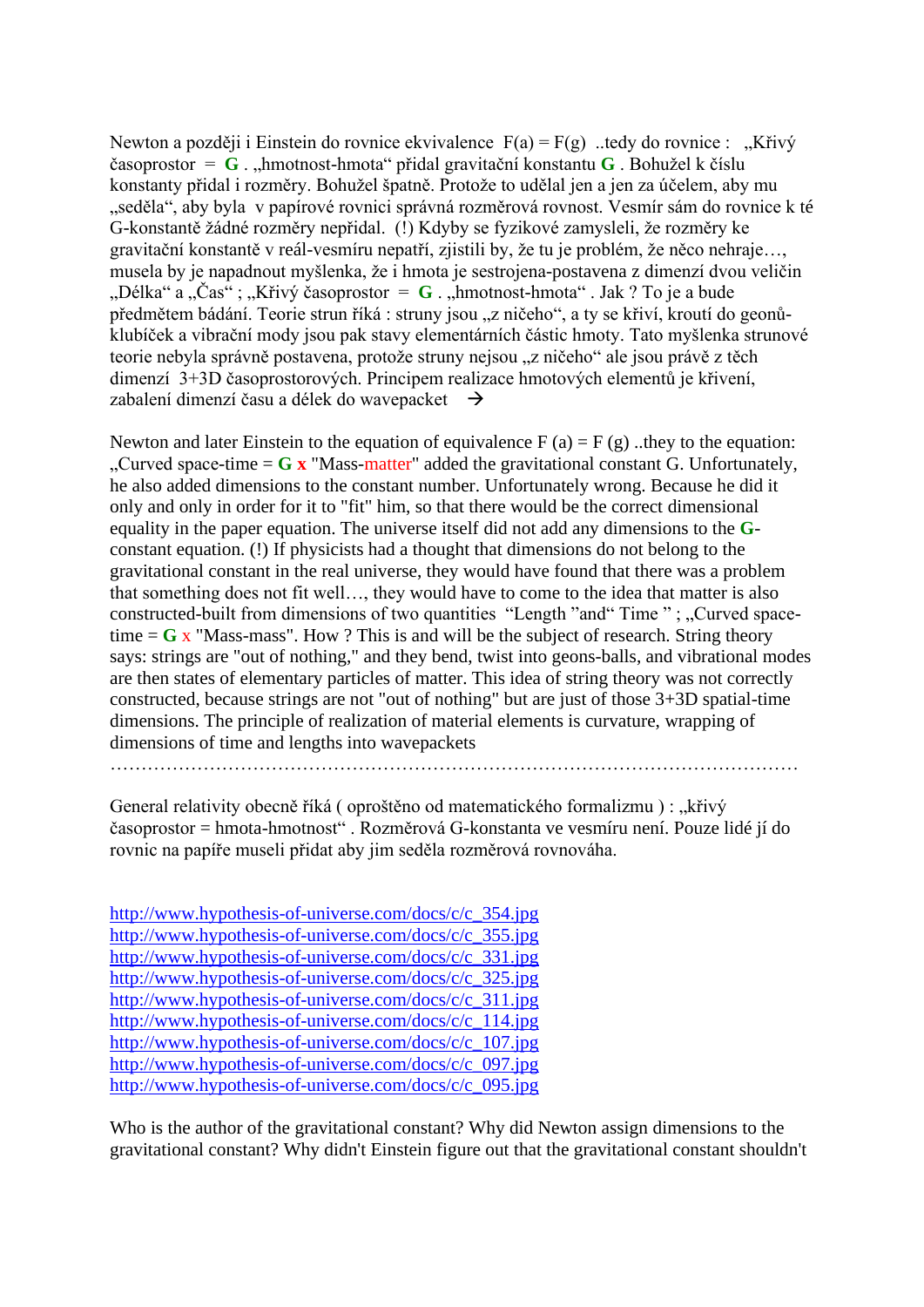have dimensions? What physical would be broken if the gravitational constant G did not have dimensions?

………………………………………………………………………………………………… Já chci nabídnout fyzikům, že  $(F(a) = F(g) \rightarrow "$ čp" = "čp"... ovšem, bude to  $(n+n)D$ dimenzionální časoprostor.

Každý průměrně vzdělaný člověk si dovede představit časoprostor, a taky takový čp, o němž se dá říci, že je euklidovsky plochý, nekřivý, totálně rovný....a pak opačný extrém "nekonečně křivý" časoprostor - dva extrémy a...a mezi nimi je právě stav takové proměnlivé křivosti dimenzí časoprostorových , které se říká "gravitace na levé straně rovnice" ( já se domnívám že bude ta křivost "podle paraboly" jen to neumím matematicky vyrobit ). Tato křivost "gravitační" přechází do křivosti elektromagnetické, ta zase pak do křivosti slabé interakce, a ta dál do křivosti silné interakce...a křivení dimenzí pokračuje až...až dojdeme ke stavu jemuž se říká "plazma". ...nakonec se objeví i "vřící vakuum", kde se rodí páry částic...a...a blížíme se s tou křivostí dimenzí čp k nekonečné křivosti. Takže : je tu škála K Ř I V O S T I od nuly do nekonečna - čeho ?, no křivostí, čeho ?, no dimenzí dvou základních vesmírných veličin "x"-délka ( má tři dimenze ) "t" -čas ( má také tři dimenze ). Takže když se napíše "čp" = "čp" měl by si čtenář ( k nimž Hnědkovský nepatří ) uvědomit že na levé straně rovnice může být malý počet dimenzí "x" a "t" a na pravé straně rovnice velmi vysoký počet dimenzí "x" a "t" (samozřejmě při schopnosti rozměrové rovnosti dimenzí ). Ty stavy čp s vysokým počtem dimenzí jsou hmotové útvary, tak jak je Vesmír presentuje...( jednoduché jsou elementární částice ve dvouznakovém zápise, jsou do počtu až u baryonů u "x" až do **šesti** dimenzí a "t" do **sedmi** dimenzí...atd. výklad jinde ) Pak konglomeráty těchto 25 základních částic....multiplikace dimenzí nasnadě.

<http://www.hypothesis-of-universe.com/index.php?nav=ea>; <http://www.hypothesis-of-universe.com/index.php?nav=c>

………………………………………………………………………………………………….

I want to offer physicists that  $(F (a) = F (g)$  "cp" = "cp" ...  $\blacksquare$ course, it will be  $(n + n)$  D dimensional space-time. Every average educated person can imagine space-time, and also such a cp, which can be said to be Euclidean flat, non-curved, totally straight .... and then the opposite extreme "infinitely crooked "space-time - two extremes and ... and between them is just the state of such a variable curvature of space-time dimensions, which is called" gravity on the left side of the equation "(I think the curvature will be" according to the parabola "I just can't make it mathematically) This "gravitational" curvature passes into electromagnetic curvature, then into weak curvature curvature, and then into strong interaction curvature ... and the curvature of dimensions continues until ... until we reach a state called "plasma". finally, a "boiling vacuum" appears, where pairs of particles are born ... and ... and we approach infinite curvature with that curvature of dimensions čp So: there is a scale of CURVASITY from zero to infinity - what? curvature, what ?, but the dimensions of two basic cosmic quantities "x" -length (has three dimensions) "t" -time (also

$$
\frac{\alpha \cdot x_i^m - \beta \cdot t_k^n}{\alpha \cdot x_i^d - x_i + h} = 1
$$

has three dimensions) So when writing  $\mathbf{I} \cdot \mathbf{x}_a^T \cdot \mathbf{\delta} \cdot \mathbf{t}_b^T$  the reader should to which

 $\alpha$  -  $x_i^m$  -  $\| \beta$  -  $t_k^{\,n}$ 

Hnědkovský does not belong) realize that on the left side of the equation there may be a small number of dimensions "x" and "t" and on the right side of the equation a very high number d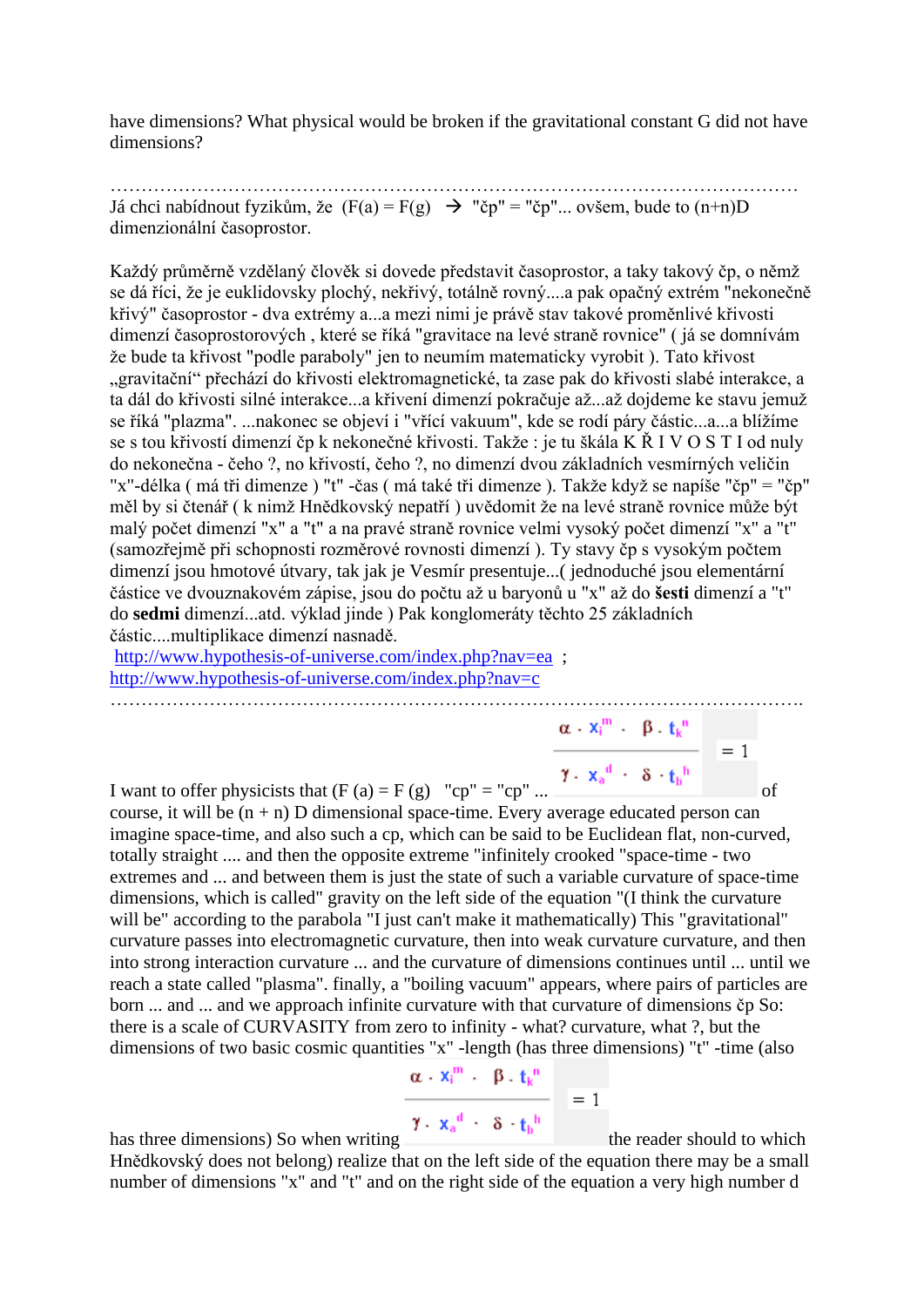imptions "x" and "t" (of course with the ability of dimensional equality of dimensions). Those states of cp with a high number of dimensions are mass formations, as the Universe presents them ... ..etc interpretation elsewhere) Then the conglomerates of these 25 basic particles .... the multiplication of dimensions obviously. [http://www.hypothesis-of](http://www.hypothesis-of-universe.com/index.php?nav=ea)[universe.com/index.php?nav=ea](http://www.hypothesis-of-universe.com/index.php?nav=ea) ;<http://www.hypothesis-of-universe.com/index.php?nav=c>

…………………………………………………………………………………………………

Kdo vymyslel gravitační konstantu ? Respektive kdo vymyslel přidat ke gravitační konstantě rozměry ? A proč to udělal ? Pokud lidé – fyzikové dodasli ke konstantě "G" rozměry pouze a pouze za účelem rozměrové rovnosti v rovnici  $F(a) = F(g)$ , pak je to podvod na Přírodě. Příroda nepřidělila G-konstantě rozměry. Když odeberete G-konstandě rozměry nastane otázka : jak řešit rovnost rozměrů v rovnici "zakřivený časoprostor" = (číslo G) x "hmotahmotnost" ? V této situaci bude nutno se zamyslet, zda ty struny v strunové teorii, které jsou "z Ničeho" a které v této teorii suplují hmotu-hmotnost, zda ty struny nejsou samy dimenze 3+3 křivého časoprostoru. Pak 26 základních elementů hmoty ve Standardním modelu je postaveno-vyrobeno jako "balíčky" nikoliv ze strun, ale z dimenzí časoprostorových a v General relativity platí : nalevo rovnice málo křivé dimenze časoprostoru = napravo jinak a hodně křivé dimenze časoprostoru-hmota. Tímto odsubstituováním mísmenka "m" používaného za hmotu, se odstraní podvod ten, že lidé dodávají G-konstantě rozměry ač Příroda sama té konstantě "G" nic nedodává.

Who invented the gravitational constant? Respectively, who invented to add dimensions to the gravitational constant? And why did he do it? If human physicists have added dimensions to the constant "G" solely and only for the purpose of dimensional equality in the equation F (a)  $=$  F (g), then it is a deception on Nature. Nature did not assign dimensions to the G-constant. When you remove the G-constant dimensions, the question arises: how to solve the equality of dimensions in the equation "curved space-time"  $=$  (number G) x "mass-mass"? In this situation, it will be necessary to consider whether those strings in string theory which are "out of nowhere" and which in this theory replace mass-mass, whether those strings are not themselves dimensions of  $3 + 3$  curved space-time. Then the 26 basic elements of matter in the Standard Model are built-made as "packages" not from strings, but from the dimensions of space-time and in General relativity: By this substitution of the suffix "m" used for matter, the deception that people give dimensions to the G-constant is eliminated, although Nature itself does not add anything to the "G" constant.

## Takže dopis anglickým fyzikům :

Who invented the gravitational constant? Respectively, who invented to add dimensions to the gravitational constant? And why did he do it? If human physicists have added dimensions to the constant "G" solely and only for the purpose of dimensional equality in the equation F (a)  $=$  F (g), then it is a deception on Nature. Nature did not assign dimensions to the G-constant. When you remove the G-constant dimensions, the question arises: how to solve the equality of dimensions in the equation "curved space-time" = (number G)  $x$  "mass-mass"? In this situation, it will be necessary to consider whether those strings in string theory which are "out of nowhere" and which in this theory replace mass-mass, whether those strings are not themselves dimensions of  $3 + 3$  curved space-time. Then the 26 basic elements of matter in the Standard Model are built-made as "packages" not from strings, but from the dimensions of space-time and in General relativity: By this substitution of the suffix "m" used for matter, the deception that people give dimensions to the G-constant is eliminated, although Nature itself does not add anything to the "G" constant.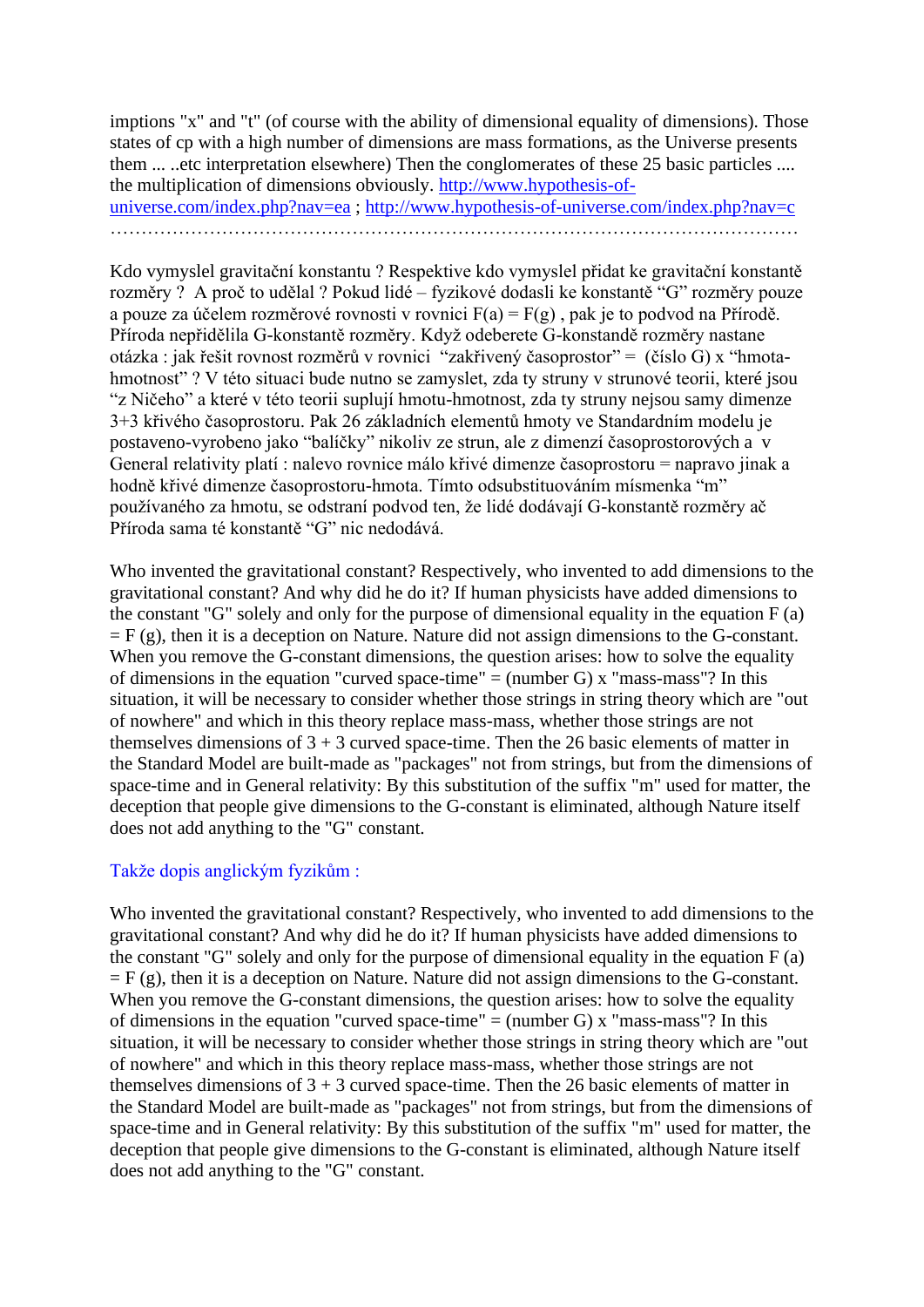…………………………………………………………………………………………………. Newton and later Einstein to the equation of equivalence  $F (a) = F (g)$ . they to the equation: "Curved space-time  $=$  G. "Mass-mass" added the gravitational constant G. Unfortunately, he also added dimensions to the constant number. Unfortunately wrong. Because he did it only and only in order for it to "fit" him, so that there would be the correct dimensional equality in the paper equation. The universe itself did not add any dimensions to the **G**-constant equation. (!) If physicists thought that dimensions do not belong to the gravitational constant in the real universe, they would find that there is a problem that something does not play…, they would have to think that matter is also constructed-built from the dimensions of two quantities "Length "and" Time ";  $\text{c}$ **Curved space-time = G. "Mass-mass".** How ? This is and will be the subject of research. String theory says: strings are "out of nowhere," and they bend, twist into geons-balls, and vibrational modes are then states of elementary particles of matter. This idea of string theory was not properly constructed, because strings are not "out of nothing" but are just those dimensions of  $3 + 3D$  space-time. The principle of realization of material elements is curvature, wrapping of dimensions of time and lengths into wavepackets  $\rightarrow$ [http://www.hypothesis-of-universe.com/docs/c/c\\_395.jpg](http://www.hypothesis-of-universe.com/docs/c/c_395.jpg)

………………………………………………………………………………………………….

Who is the author of the gravitational constant? Why did Newton assign dimensions to the gravitational constant? Why didn't Einstein figure out that the gravitational constant shouldn't have dimensions? What physical would be broken if the gravitational constant G did not have dimensions?

[http://www.hypothesis-of-universe.com/docs/c/c\\_354.jpg](http://www.hypothesis-of-universe.com/docs/c/c_354.jpg) [http://www.hypothesis-of-universe.com/docs/c/c\\_355.jpg](http://www.hypothesis-of-universe.com/docs/c/c_355.jpg) [http://www.hypothesis-of-universe.com/docs/c/c\\_331.jpg](http://www.hypothesis-of-universe.com/docs/c/c_331.jpg) [http://www.hypothesis-of-universe.com/docs/c/c\\_325.jpg](http://www.hypothesis-of-universe.com/docs/c/c_325.jpg) [http://www.hypothesis-of-universe.com/docs/c/c\\_311.jpg](http://www.hypothesis-of-universe.com/docs/c/c_311.jpg) [http://www.hypothesis-of-universe.com/docs/c/c\\_114.jpg](http://www.hypothesis-of-universe.com/docs/c/c_114.jpg) [http://www.hypothesis-of-universe.com/docs/c/c\\_107.jpg](http://www.hypothesis-of-universe.com/docs/c/c_107.jpg) [http://www.hypothesis-of-universe.com/docs/c/c\\_097.jpg](http://www.hypothesis-of-universe.com/docs/c/c_097.jpg) [http://www.hypothesis-of-universe.com/docs/c/c\\_095.jpg](http://www.hypothesis-of-universe.com/docs/c/c_095.jpg)

 $= 1$ 

I want to offer physicists that  $(F (a) = F (g) \rightarrow ("time-space")^n = ("time-space")^m$  ...

$$
\alpha \cdot x_i^m + \beta \cdot t_k^m
$$

 $\gamma$ .  $x_a^d$  ·  $\delta$  ·  $t_b^h$ 

of course, it will be  $(n + n)$  D dimensional space-time. Every average educated person can imagine space-time, and also such a cp, which can be said to be Euclidean flat, non-curved, totally straight .... and then the opposite extreme "infinitely crooked "space-time - two extremes and ... and between them is just the state of such a variable curvature of space-time dimensions, which is called" gravity on the left side of the equation "(I think the curvature will be" according to the parabola "I just can't make it mathematically) This "gravitational" curvature passes into electromagnetic curvature, then into weak curvature curvature, and then into strong interaction curvature ... and the curvature of dimensions continues until ... until we reach a state called "plasma". finally, a "boiling vacuum" appears, where pairs of particles are born ... and ... and we approach infinite curvature with that curvature of dimensions čp So: there is a scale of CURVASITY from zero to infinity - what? curvature, what ?, but the dimensions of two basic cosmic quantities "x" length (has three dimensions) "t" -time (also has three dimensions) So when writing " $\breve{c}p$ " =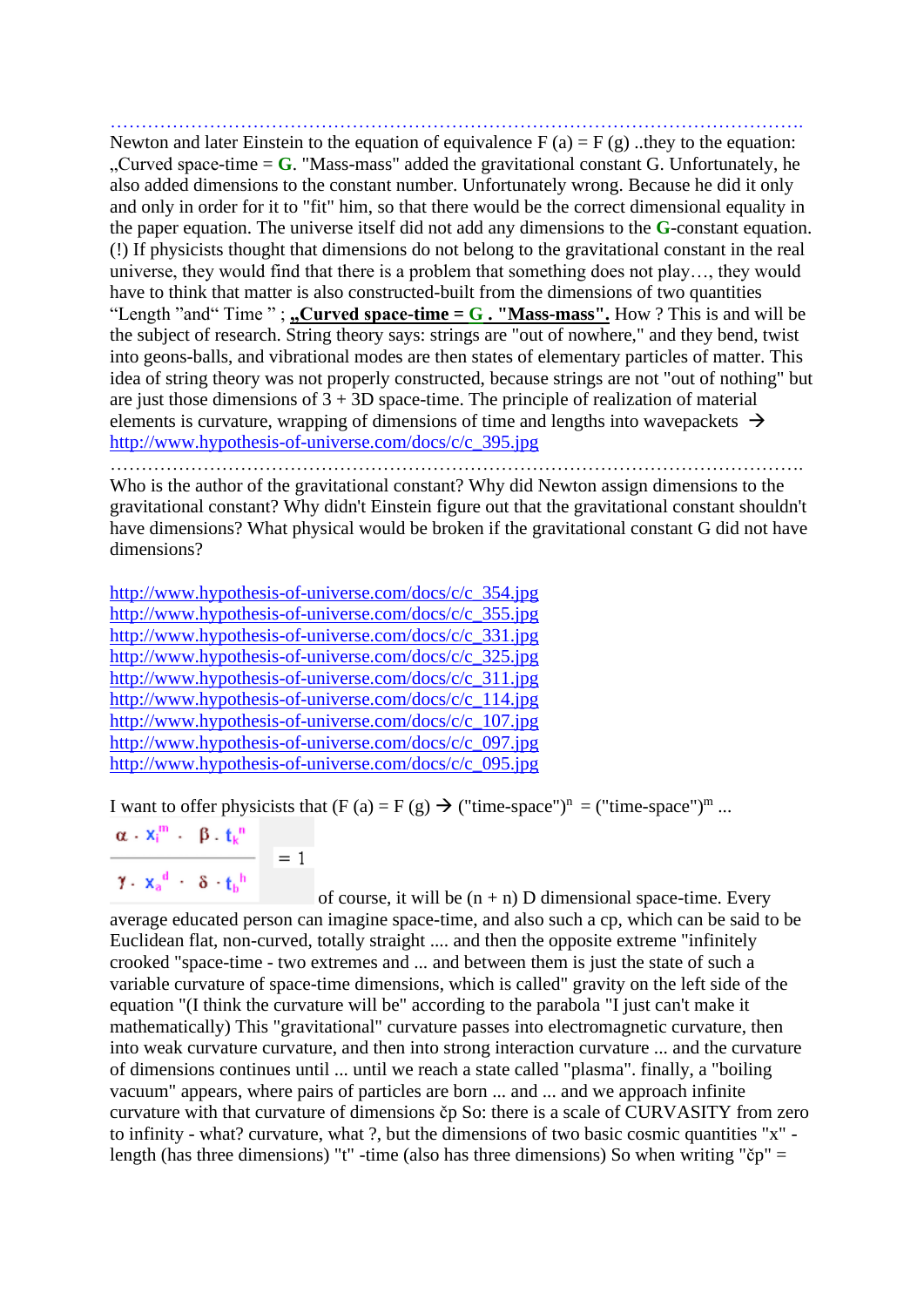$$
\frac{\alpha \cdot x_i^m + \beta \cdot t_k^n}{\gamma \cdot x_a^d + \delta \cdot t_b^h} = 1
$$

"čp",  $\frac{1}{2}$ " the reader should to which Hnědkovský does not belong) realize that on the left side of the equation there may be a small number of dimensions "x" and "t" and on the right side of the equation a very high number d imptions "x" and "t" (of course with the ability of dimensional equality of dimensions). Those states of cp with a high number of dimensions are mass formations, as the Universe presents them ... ..etc interpretation elsewhere) Then the conglomerates of these 25 basic particles .... the multiplication of dimensions obviously. [http://www.hypothesis-of](http://www.hypothesis-of-universe.com/index.php?nav=ea)[universe.com/index.php?nav=ea](http://www.hypothesis-of-universe.com/index.php?nav=ea) ;<http://www.hypothesis-of-universe.com/index.php?nav=c>

………………………………………………………………………………………………..

Who invented the gravitational constant? Respectively, who invented to add dimensions to the gravitational constant? And why did he do it? If human physicists have added dimensions to the constant "G" solely and only for the purpose of dimensional equality in the equation  $F(a)$  $=$  F (g), then it is a deception on Nature. Nature did not assign dimensions to the G-constant. When you remove the G-constant dimensions, the question arises: *how to solve the equality of dimensions in the equation "curved space-time" = (<i>number G*) x "mass-mass"? In this situation, it will be necessary to consider whether those strings in string theory which are "out of nowhere" and which in this theory replace mass-mass, whether those strings are not themselves dimensions of  $3 + 3$  curved space-time. Then the 26 basic elements of matter in the Standard Model are built-made as "packages" not from strings, but from the dimensions of space-time and in General relativity: By this substitution of the suffix "m" used for matter, the deception that people give dimensions to the G-constant is eliminated, although Nature itself does not add anything to the "G" constant.

…………………………………………………………………………………………………..

Kdo je autorem gravitační konstanty ? Proč Newton přidělil gravitační konstantě rozměry ? Proč Einstein nepřišel na to, že gravitační konstanta by neměla mít rozměry ?, je to jen číslo. Co fyzikálního by se porušilo kdyby gravitační konstanta G rozměry neměla ?

[http://www.hypothesis-of-universe.com/docs/c/c\\_354.jpg](http://www.hypothesis-of-universe.com/docs/c/c_354.jpg) [http://www.hypothesis-of-universe.com/docs/c/c\\_355.jpg](http://www.hypothesis-of-universe.com/docs/c/c_355.jpg) [http://www.hypothesis-of-universe.com/docs/c/c\\_331.jpg](http://www.hypothesis-of-universe.com/docs/c/c_331.jpg) [http://www.hypothesis-of-universe.com/docs/c/c\\_325.jpg](http://www.hypothesis-of-universe.com/docs/c/c_325.jpg) [http://www.hypothesis-of-universe.com/docs/c/c\\_311.jpg](http://www.hypothesis-of-universe.com/docs/c/c_311.jpg) [http://www.hypothesis-of-universe.com/docs/c/c\\_114.jpg](http://www.hypothesis-of-universe.com/docs/c/c_114.jpg) [http://www.hypothesis-of-universe.com/docs/c/c\\_107.jpg](http://www.hypothesis-of-universe.com/docs/c/c_107.jpg) [http://www.hypothesis-of-universe.com/docs/c/c\\_097.jpg](http://www.hypothesis-of-universe.com/docs/c/c_097.jpg) [http://www.hypothesis-of-universe.com/docs/c/c\\_095.jpg](http://www.hypothesis-of-universe.com/docs/c/c_095.jpg)

Who is the author of the gravitational constant? Why did Newton assign dimensions to the gravitational constant? Why didn't Einstein figure out that the gravitational constant shouldn't have dimensions? What physical would be broken if the gravitational constant G did not have dimensions?

Cavendish a G-konstanta